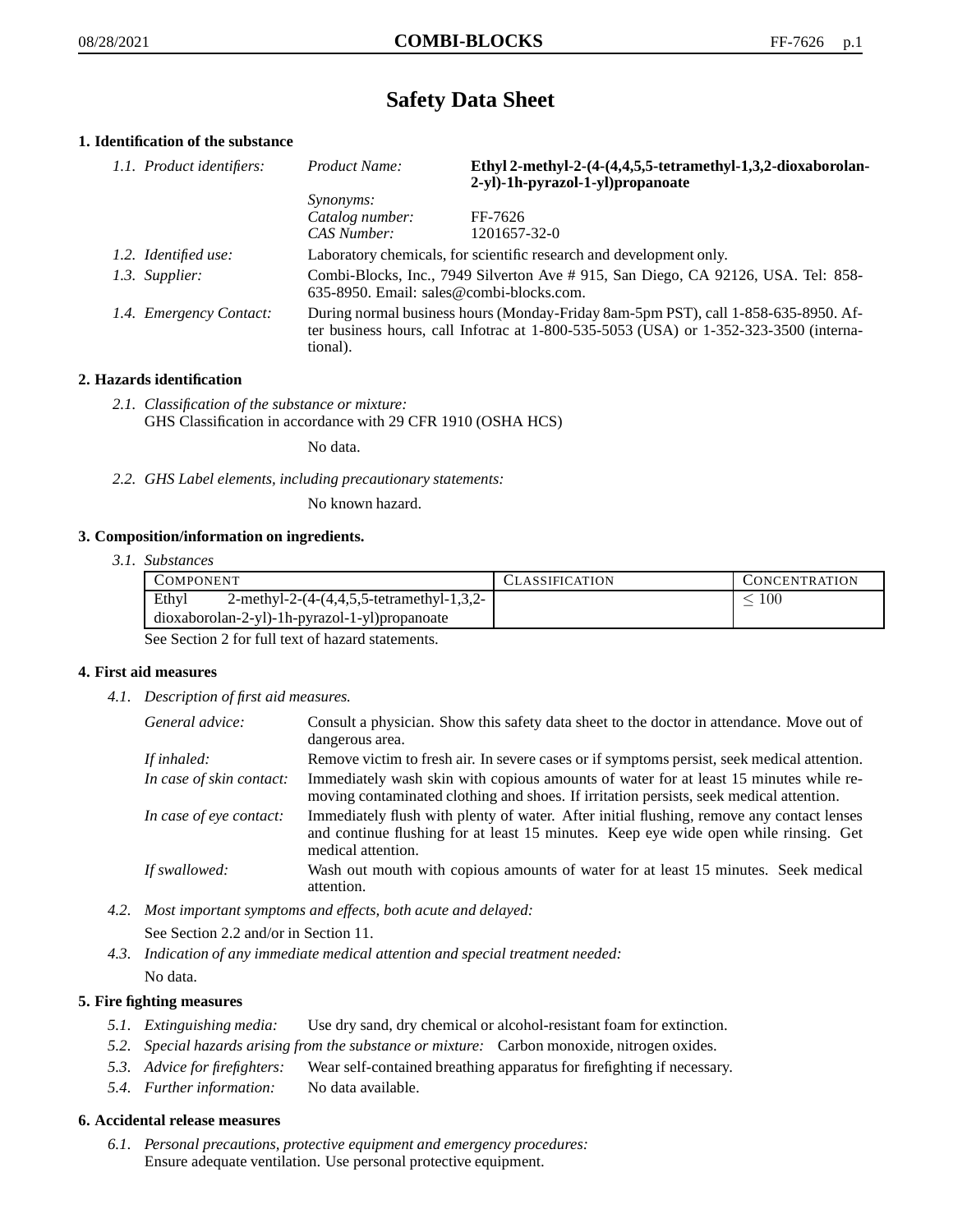- *6.2. Environmental precautions:*
	- Should not be released into the environment. See Section 12 for additional ecological information.
- *6.3. Methods and materials for containment and cleaning up:* Sweep up or vacuum up spillage and collect in suitable container for disposal.
- *6.4. Reference to other sections:* Refer to protective measures listed in Sections 8 and 13.

# **7. Handling and storage**

- *7.1. Precautions for safe handling:* Avoid contact with skin and eyes. Avoid inhalation of vapour or mist. Keep away from sources of ignition - No smoking. Take measures to prevent the build up of electrostatic charge. For precautions see section 2.2.
- *7.2. Conditions for safe storage, including any incompatibilities:* Store refrigerated. Keep container tightly closed in a dry and well-ventilated place. Containers which are opened must be carefully resealed and kept upright to prevent leakage.
- *7.3. Specific end use(s):* Laboratory chemicals, for scientific research and development only.

## **8. Exposure Controls / Personal protection**

*8.1. Control parameters:*

*Components with workplace control parameters:* Contains no substances with occupational exposure limit values. *8.2. Exposure controls:*

*Appropriate engineering controls:* Ensure that eyewash stations and safety showers are close to the workstation location. Ensure adequate ventilation, especially in confined areas.

*Personal protective equipment:*

| Eye/face protection:    | Wear appropriate protective eyeglasses or chemical safety goggles as described by OSHA's<br>eye and face protection regulations in 29 CFR 1910.133 or European Standard EN166.                                                                                                                                         |
|-------------------------|------------------------------------------------------------------------------------------------------------------------------------------------------------------------------------------------------------------------------------------------------------------------------------------------------------------------|
| Skin protection:        | Handle with gloves. Gloves must be inspected prior to use. Use proper glove removal<br>technique (without touching glove's outer surface) to avoid skin contact with this product.<br>Dispose of contaminated gloves after use in accordance with applicable laws and good<br>laboratory practices. Wash and dry hands |
| <b>Body Protection:</b> | Complete suit protecting against chemicals, Flame retardant antistatic protective clothing.,<br>The type of protective equipment must be selected according to the concentration and<br>amount of the dangerous substance at the specific workplace.                                                                   |
| Respiratory protection: |                                                                                                                                                                                                                                                                                                                        |

Control of environmental exposure: Prevent further leakage or spillage if safe to do so. Do not let product enter drains.

## **9. Physical and chemical properties**

*9.1. Information on basic physical and chemical properties*

| (a)                          | Appearance:                                   | No data  |
|------------------------------|-----------------------------------------------|----------|
| (b)                          | Odour:                                        | No data  |
| (c)                          | Odour Threshold:                              | No data  |
| (d)                          | pH:                                           | No data  |
| (e)                          | Melting point/freezing point:                 | No date. |
| (f)                          | Initial boiling point and boiling range:      | No data  |
| (g)                          | Flash point:                                  | No data  |
| (h)                          | Evaporatoin rate:                             | No data  |
| (i)                          | Flammability (solid, gas):                    | No data  |
| (j)                          | Upper/lower flammability or explosive limits: | No data  |
| $\rm(k)$                     | Vapour pressure:                              | No data  |
| $\left( \frac{1}{2} \right)$ | Vapour density:                               | No data  |
| (m)                          | Relative density:                             | No data  |
| (n)                          | Water solubility:                             | No data  |
| $\circ$                      | Partition coefficient: n-octanol/water:       | No data  |
| (p)                          | Auto-ignition:                                | No data  |
| (q)                          | Decomposition temperature:                    | No data  |
| (r)                          | Viscosity:                                    | No data  |
| (s)                          | Explosive properties:                         | No data  |
| (t)                          | Oxidizing properties:                         | No data  |